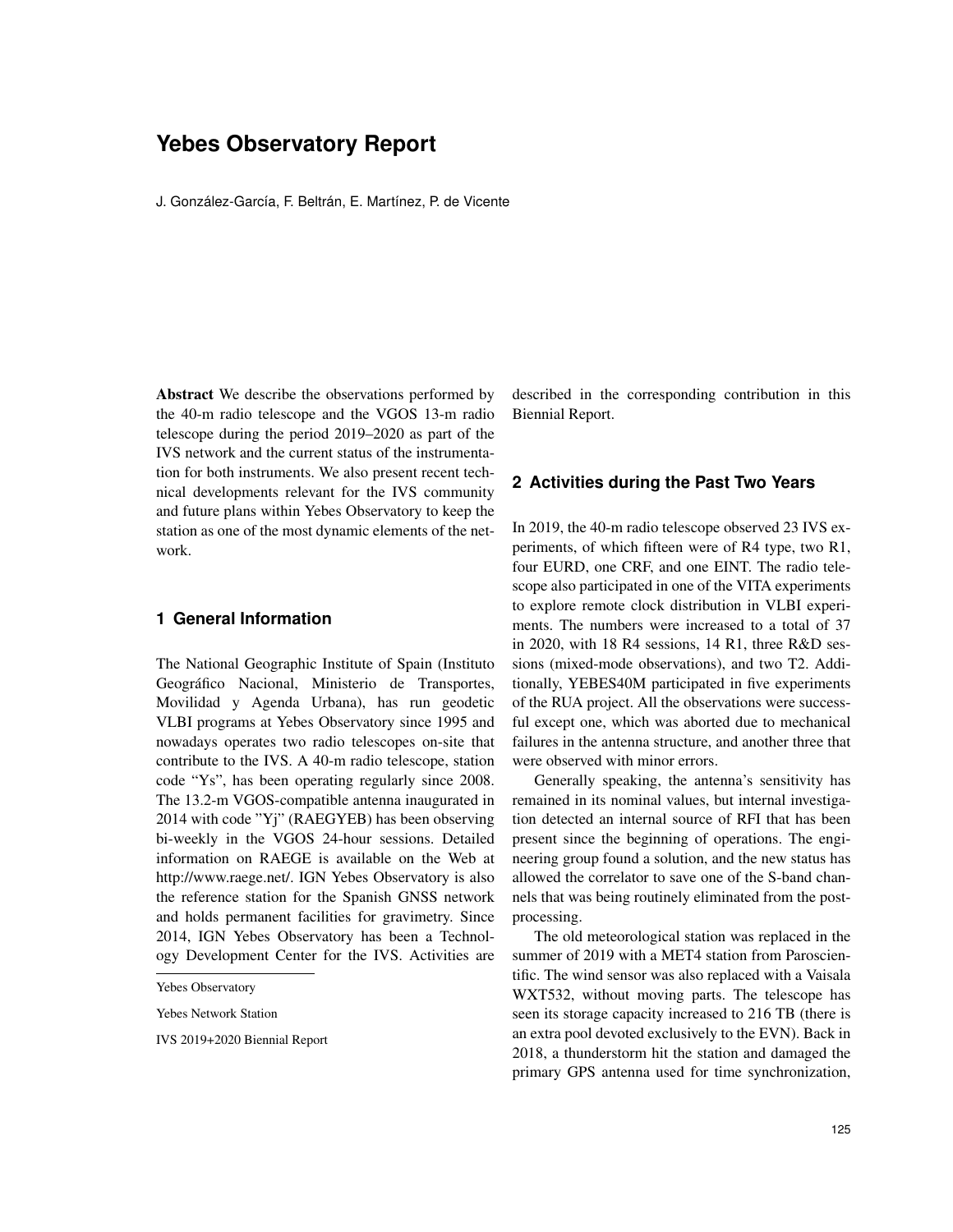thus forcing to use the secondary GPS time system. After some time, replacement parts were acquired and verified, although we avoided to change again the master time reference, so we are still using a CNS Clock as primary GPS receiver. With regard to the GPS time synchronization, both the primary and the secondary receivers safely managed the GPS Week Rollover back in 2019.

**Table 1** IVS observations participated by Yebes 40 m.

| YEBES40M (Ys) | 2019           | 2020          |
|---------------|----------------|---------------|
| $IVS-R1$      | $\overline{c}$ | 14            |
| $IVS-R4$      | 15             | 18            |
| $IVS-T2$      |                | $\mathcal{L}$ |
| <b>EURD</b>   |                | $\Omega$      |
| R&D           |                | 3             |
| CRF           |                | $\Omega$      |
| <b>EINT</b>   |                | 0             |
| Total         | 23             | 37            |

The 13.2-m VGOS-compatible telescope continued its participation in the VGOS-VO sessions. In 2019 this amounted to 23 sessions, and 25 in 2020. In addition, it observed 13 and 15 EU-VGOS experiments in 2019 and 2020, respectively. It has also participated in two out of the three R&D sessions in 2020, missing RD2006 because of an overcurrent in the cryogenics compressor. Luckily it caused minor damages as only a fuse needed to be replaced.

Several maintenance and upgrade operations affected the VGOS telescope during the past two years. The air conditioning system in the receiver cabin was modified in several phases during the summer of 2020 with the aim of reaching better stability and reducing the short-term fluctuations that can potentially damage the quality of the geodetic products. These tasks were included in the framework of the Cable Delay Measurement System (CDMS) upgrade, which allows the analysts to introduce ad-hoc corrections for each station to compensate for the systematic variations in the electrical length of the cable carrying the reference signal to the Phase-Cal Antenna Unit. The complete Ground Unit was replaced with a new version that incorporates a high resolution multi-meter and a Raspberry-Pi that reads the value. This is an intermediate step towards a new design based on a 24-bit ADC to increase the measurement resolution. The reference cable itself was also replaced with a different one with

smaller temperature coefficient. Furthermore, this cable has been thermally isolated with an external foam layer.

The receiver is currently being under a second upgrade in the workshop, while the VGOS receiver built to be installed in Santa María (Azores, Portugal) is being used as a replacement in the meanwhile. A new QRFH that was optimized by the RF engineering group is to be installed, together with new cryo couplers characterized by 30 dB Insertion Loss to replace the current ones (20 dB IL). The receiver already underwent a first upgrade in November 2019, to replace the single amplifier channel with a balanced LNA, which was already in use for the other polarization. This configuration reduces significantly the Input Loss to the amplifier at the expense of a small increment in the receiver noise temperature. This new upgrade, which is intended to be installed on the telescope during the first half of 2021 will also allow to separate a Low Band (2.20–2.37 GHz) to allow legacy S/X observations. The current setup only allows observations in the frequency range of 3 to 12 GHz, limited in the lower side of the spectrum by the RFI environment.

**Table 2** VGOS and EU-VGOS participations of RAEGYEB.

| <b>RAEGYEB</b> (Yi) | 2019 | 2020 |
|---------------------|------|------|
| VO obs              | 23   | 25   |
| EV obs              | 13   | 15   |
| Total               | 36   |      |

In 2020, a local tie survey was performed to update the data from the previous campaign in 2018, but the results are not publicly available yet. Within this project, a new script has been developed in Octave and Python to obtain the invariant reference point of both radio telescopes (13 m and 40 m) using targets on different parts of the antenna structures. Preliminary results allow to determine relative coordinates for both telescopes with a standard deviation of 0.1 mm. Additionally, an initial exploration of the relative coordinates of the 40-m and 13-m antennas by means of VLBI observations was also performed and compared with the local tie method. This project is to be continued in 2021.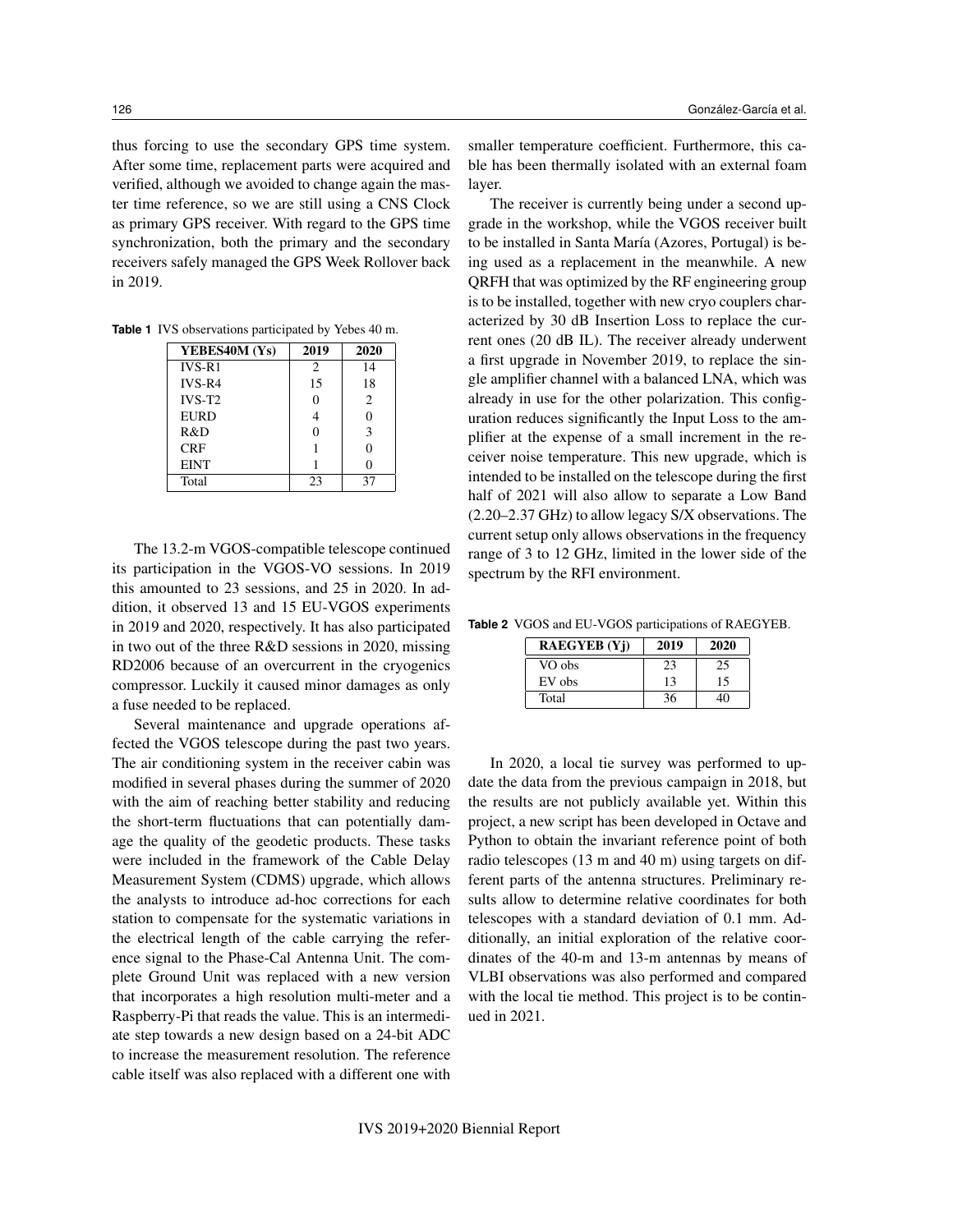

**Fig. 1** The balanced LNA configuration developed at Yebes Observatory. Above: Noise and IL performance compared to single amplifier configuration. Below: schematic (left) and final built component (right).

## **3 Current Status**

The observatory runs two active Hydrogen masers from T4-Science that provide the frequency references (5, 10, and 100 MHz and also 1PPS TTL signal) for all the electronics involved in VLBI operations, in a master-backup scheme. This same setup is also used to secure the GPS time synchronization by means of two GPS receivers (CNS Clock II and Symmetricom XLi, now Microsemi).

The 40-m is equipped with a simultaneous S/X receiver, C-band, W-band, and simultaneous K/Q. The W- and Q-band were built in Yebes labs during 2018 and commissioned on January 2019. All the receivers can record dual-circular polarization except W and Q which are linear, but lambda quarter plates are available for its use in circular polarization mode. Continuous calibration is available in the S/X, C, and K receiver using a noise diode driven by a 80 Hz signal generated in the backend. Q- and W-band observations can be calibrated with a hot-cold load system.

Since its first light, the 13.2-m VGOS-type telescope is equipped with four RDBE-G backends connected to a single Mark 6 unit. The frontend signal chain consists on a cryo-temperature QRFH feed connected to Yebes' own broandband receiver that sends the full 3 to 12 GHz band through an optical fiber link to four UDCs, each of them adapting a 512-MHz band in Nyquist zone 2 to be digitized by a RDBE-G. All the experiments since then were performed using this configuration, and the whole signal chain has shown good reliability, being able to run for months without human intervention other than routine monitoring operations.

YEBES40M is still involved in geodetic VLBI operations under the legacy network. RAEGYEB is doing bi-weekly observations within the emerging VGOS network.

# **4 Future Plans**

The modifications to the VGOS receiver, that are currently being done at Yebes laboratories, are expected to be completed in the first trimester of the year and will give better sensitivity to the antenna. It is expected to have lower than 50 K receiver's equivalent noise temperature at any frequency from 2 to 14 GHz and well